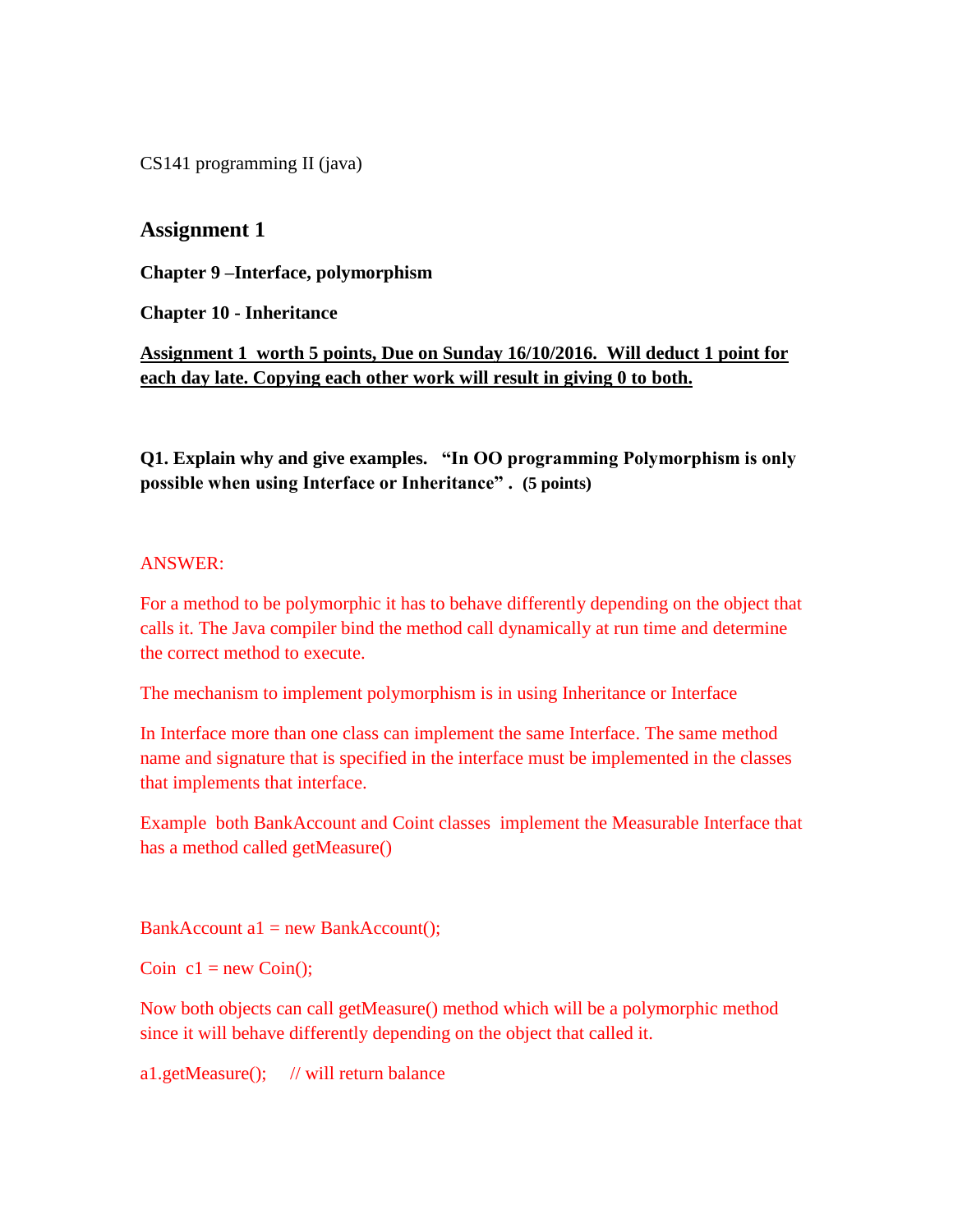c1.getMeasure(); // will return coin value

In Inheritance polymorphism is also possible when a child class (subclass) implements the same method that was implemented in its parent (superclass).

Example: a superclass BankAccount class has a method called withdraw() that is implemented.

But it's child CheckingAccount class re-implement the same method withdraw()

 $BankAccount p1 = new BankAccount();$ 

 $CheckingAccount c1 = new CheckingAccount();$ 

Now both object can call withdraw() method which will be a polymorphic method since it will behave differently depending on the object that called it.

|                       | $p1.$ withdraw $()$ ; // will run the parent method |
|-----------------------|-----------------------------------------------------|
| $c1.$ withdraw $()$ ; | // will run the child method                        |

# **Q2. Can we create an object of type Interface? Explain your answer. (5 points)**

# ANSWER:

No.

Interface is not a class, it is like a contract that specify the methods that must be implemented by the classes that will use that interface.

The Interface has no constructor or instance variables. It only has public abstract methods that are defined but not implemented.

**Q3. Complete the following code, and run to demonstrate the use of Interface. (10 points)**

**The main class tester is given to you, complete the code in the Interface and the two Classes.**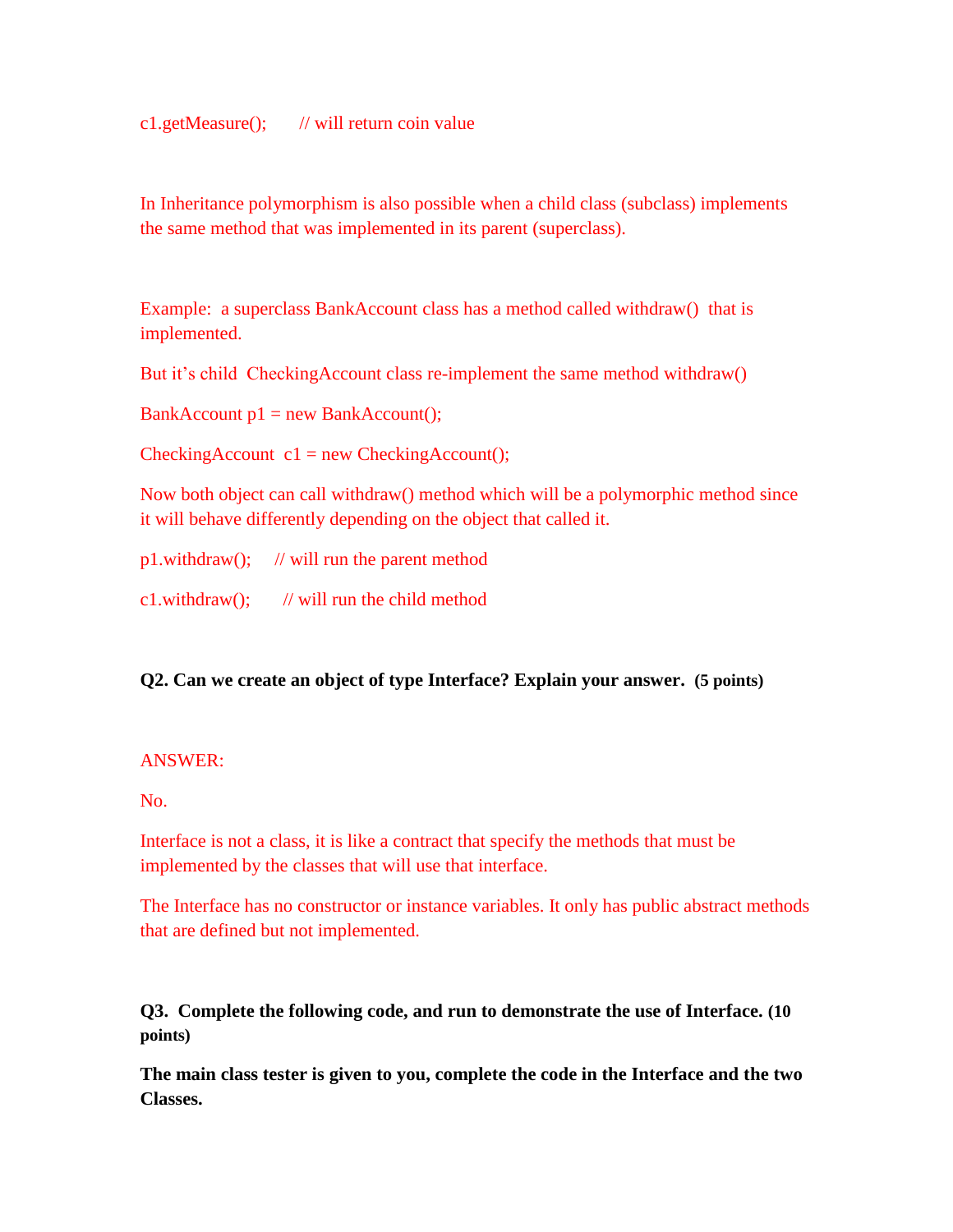#### **Notice when coding Interface using Eclipse choose New Interface, NOT New Class**

#### **Here is a sample Run:**

```
Return 0.0
Return 2000.5
Return 1.0
Return 0.25
public class chapt9Tester { // the tester is complete, 
just run it after you finish the rest of the code
     public static void main(String[] args) {
            // create two bankaccount objects a1 using constructor 
without parameters, and object a2 using constructor with parameter 
sending it the amount 2000.50
            BankAccount a1 = new BankAccount();
            BankAccount a2 = new BankAccount(2000.50);
            // create two coin objects c1 using constructor without 
parameters and c2 using constructor and sending 0.25 and "Quarter" 
           Coin cl = new Coin();
            Coin c2 = new Coin(0.25, "Quarter");// now create an array of 4 elements of type Measurable and 
load it with the 4 objects that you just created
            Measurable marr[] = { a1, a2, c1, c2 };
            for ( int i=0; i< marr.length; i++) {
                  double r = \text{marr}[i].getMeasure(); // getMeasure()
will behave differently depending on the object that called it
                  System.out.println("Return " + r);
            }
                  // notice that a variable of type Measure marr can 
refer to BankAccount object or Coin object without casting.
                 // however it can only call the methods that are 
declared in the Measure interface
                 // so a call like marr[0].withdraw() is not allowed
      }
}
```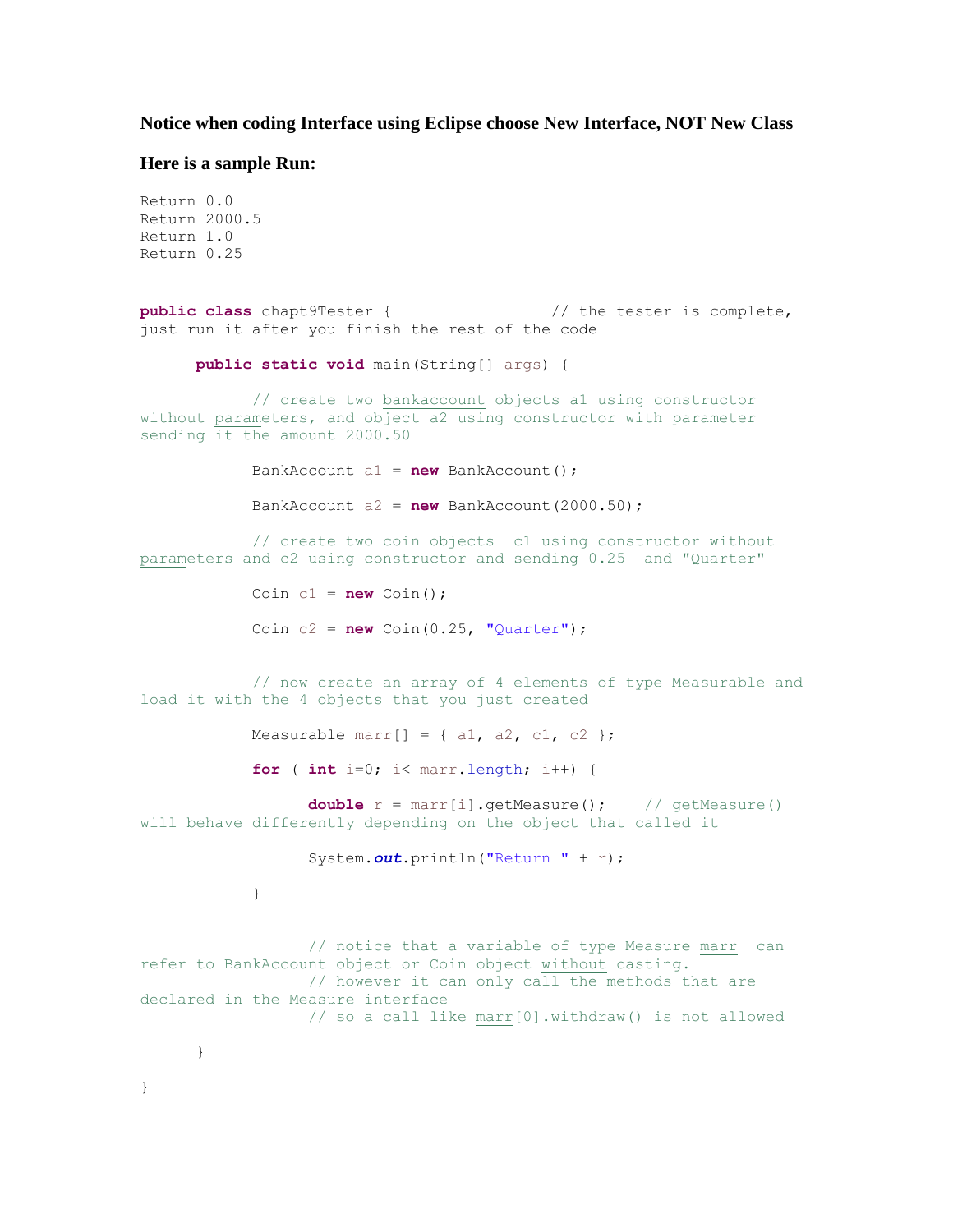```
// This is the Interface complete the missing code, (if you use
Eclipse: click on File -> New -> Interface )
Public _______________ Measurable {
         double getMeasure(); 
}
// BankAccount class will use the interface
public class BankAccount ___________________ Measurable{
     private double balance;
     public BankAccount(double amt) { //constructor 
with parameter
          balance = amt;
      }
     public BankAccount() { //constructor without
parameter, set balance to 0
      }
     public void deposit(double amt){
           balance = balance + amt;}
     public void withdraw(double amt){
          balance = balance - amt;}
      @Override
     public double getMeasure() {
           return balance;
      }
}
// Coin class will use the same interface
public class Coin ________________ ____________________ {
     private double value = 1;
     private String name = "Dollar";
     public Coin(double v, String n){ // constructor with two 
parameters
           value = v;
           name = n;
```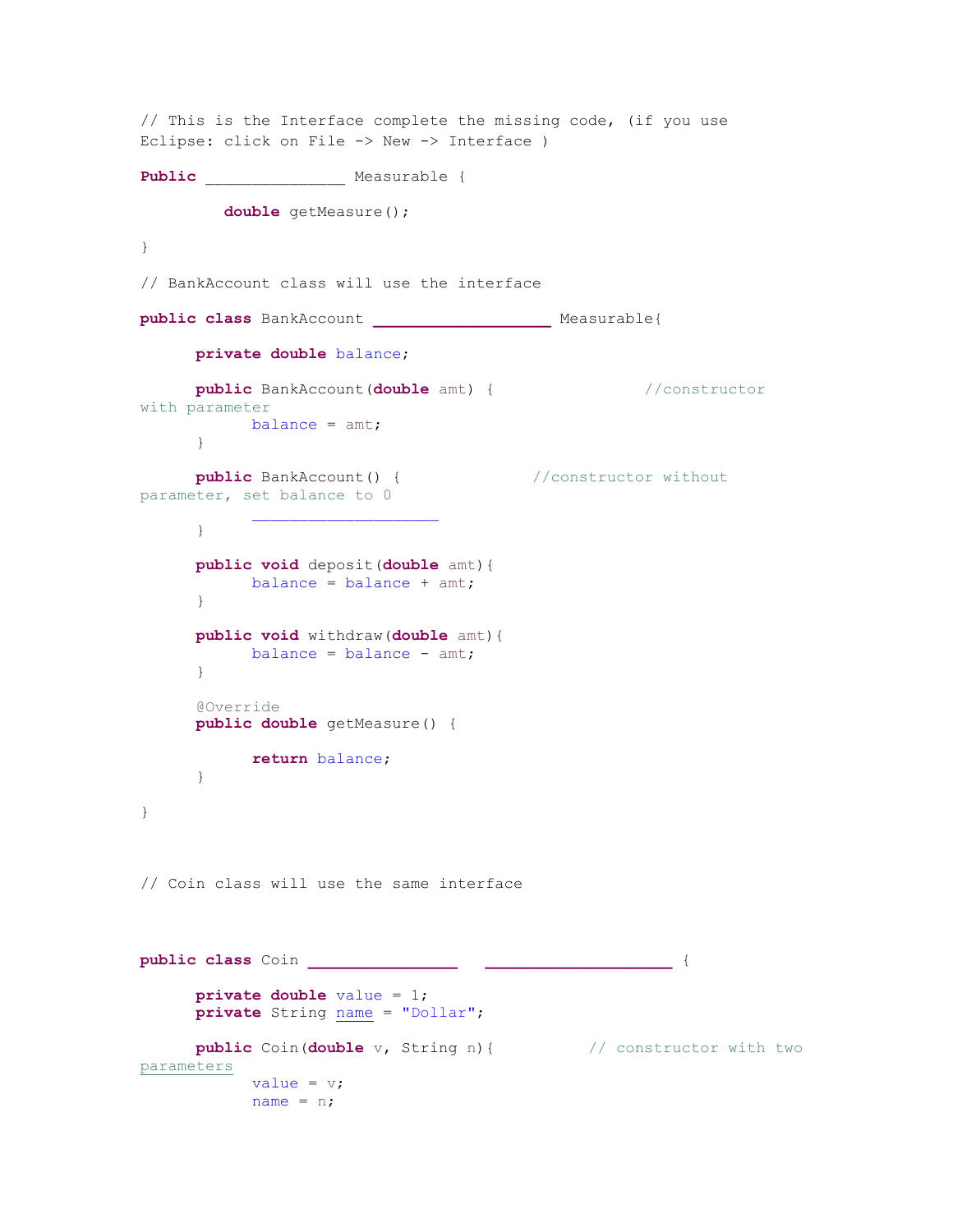```
}
     public _______________ { // constructor without 
parameters
           value = 1;
                   _____________________;
      }
     // implement the interface method getMeasure here 
     public _________ ___________________ {
           return value;
      }
}
```
### **ANSWER:**

```
public interface Measurable {
         double getMeasure(); 
}
public class BankAccount implements Measurable{
     private double balance;
     public BankAccount(double amt) { //constructor 
with parameter
          balance = amt;
      }
     public BankAccount() { //constructor without 
parameter
          balance = 0;
     }
     public void deposit(double amt){
           balance = balance + amt;}
     public void withdraw(double amt){
           balance = balance - amt;
      }
     @Override
     public double getMeasure() {
           return balance;
      }
```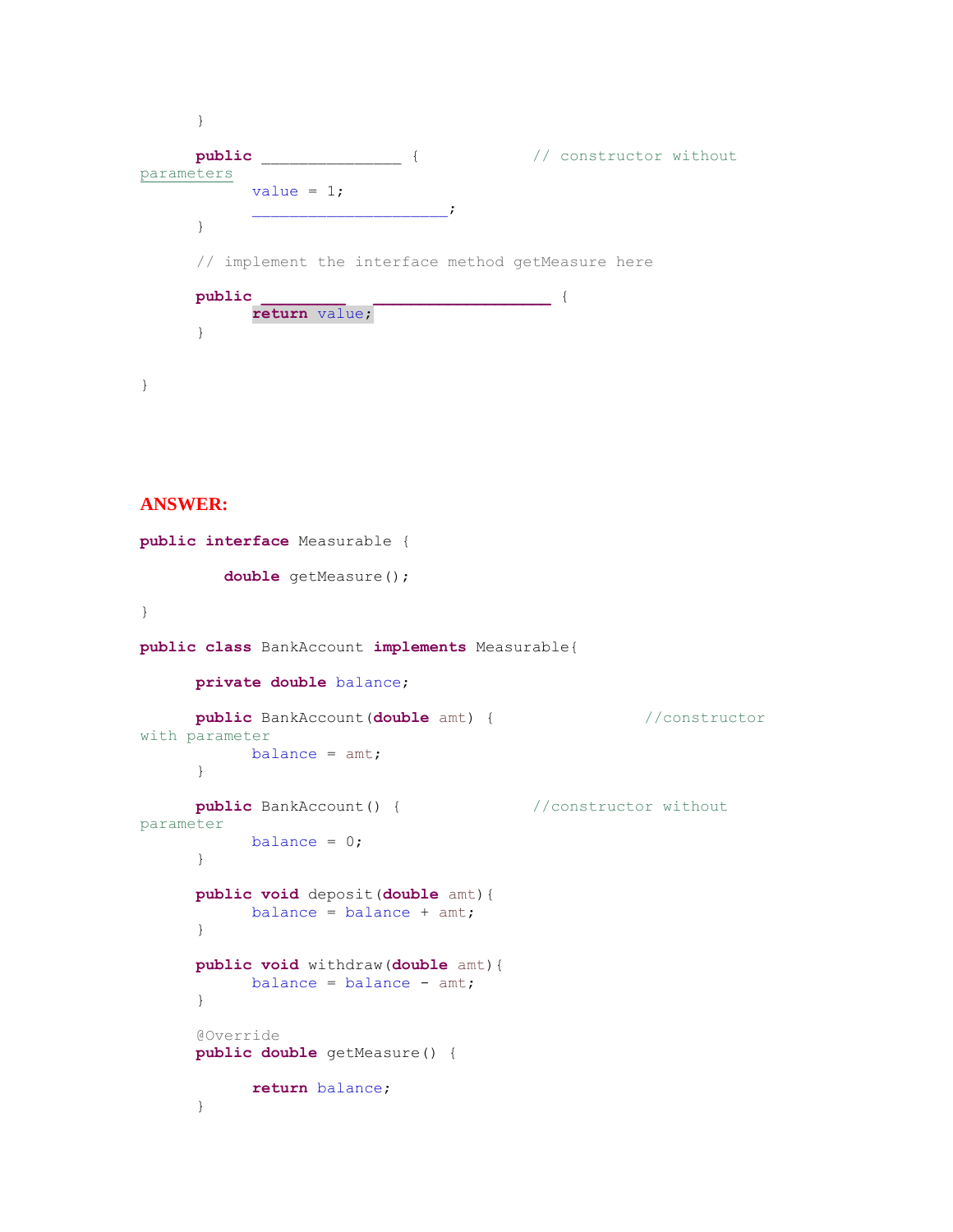```
public class Coin implements Measurable {
     private double value = 1;
     private String name = "Dollar";
     public Coin(double v, String n){ // constructor with two 
paramters
           value = v;
           name = n;}
      public Coin(){ \frac{1}{2} // constructor without paramters
           value = 1;
           name = "Dollar";
      }
      @Override
      public double getMeasure() {
           return value;
      }
}
```
**Q4. What is the output of the following code: (10 points)**

```
public class InheritanceTester {
      public static void main(String[] args) {
            MySubClass mysub = new MySubClass();
            System.out.println(mysub.myMethod());
      }
}
public class MySubClass extends MySuperClass{
      public MySubClass()
      {
           System.out.println("Subclass constructor has been 
called..");
     }
}
public class MySuperClass {
```
public MySuperClass() {

}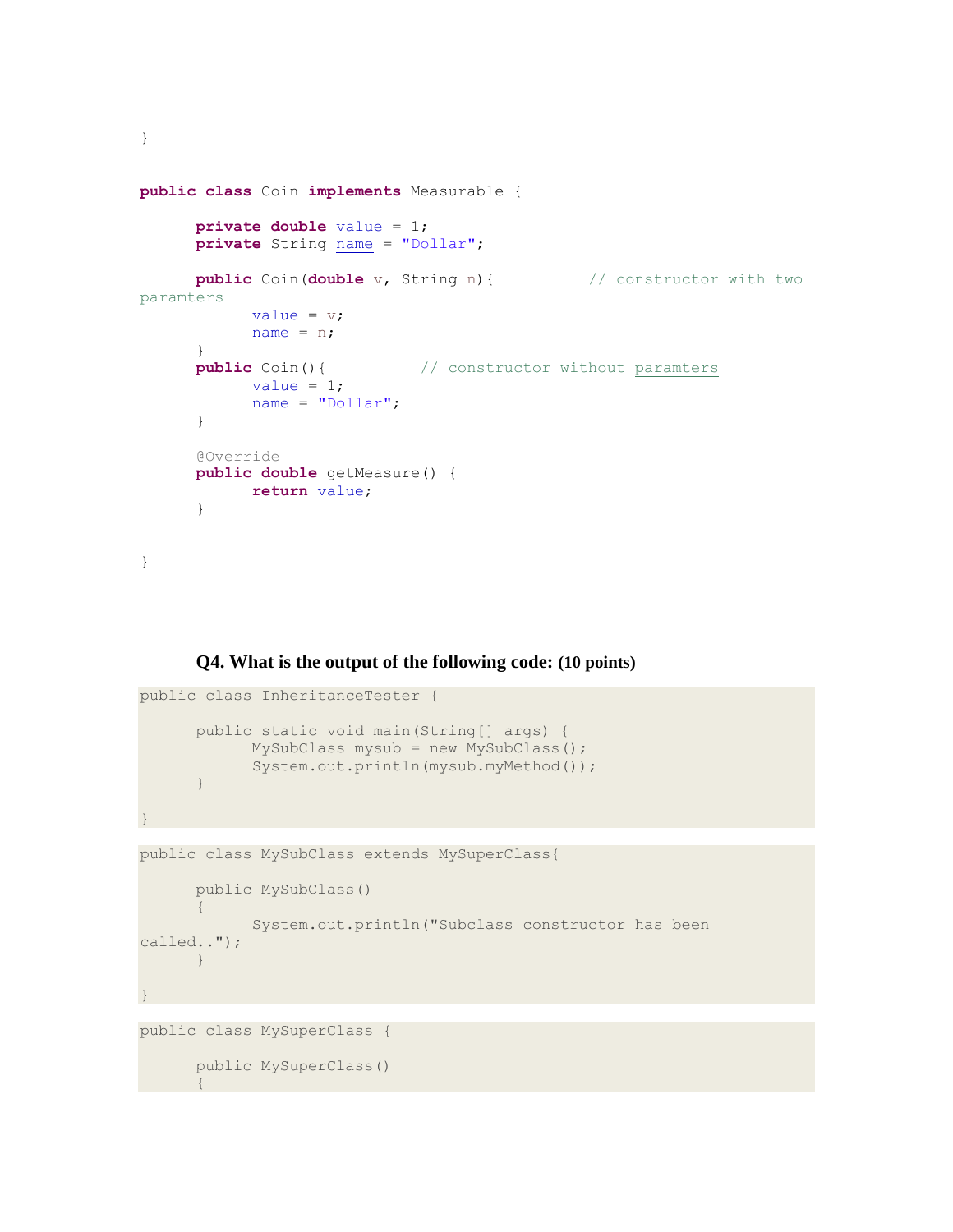```
System.out.println("Superclass constructor has been 
called..");
      }
      public String myMethod()
      {
            return "Superclass method has been called";
      }
}
```

```
Answer:
Superclass constructor has been called..
Subclass constructor has been called..
Superclass method has been called
```
Q5. **Consider the following problem description and write java code: (20 points)**

```
Employee
                 SoftwareEngineer
Executive
                     CONTRACTOR
                     SoftwareManager
```
A company need to store its employees information. Each employee has an id, name, date of birth, phone number and salary. Using the diagram, write your java classes that shows the inheritance between these classes, and consider the following:

- 1. Class employee has a method work() which returns the statement "I am an employee"
- 2. Class employee overrides toString() method to return the employee information. Or if you don't what to override toString() you can write your own method to return the employee info. (both ways are accepted)
- 3. Each subclass should overrides the method work() to return its work. You need to call work() of the superclass. For example: Method work() in executive class should returns:

I am an employee.. I work as an executive.

```
So in each subclass work() method first call it's 
parent work() method by using super. Which will 
return "I am an employee .." and then add the child 
own details. in this example "I work as an 
executive"
```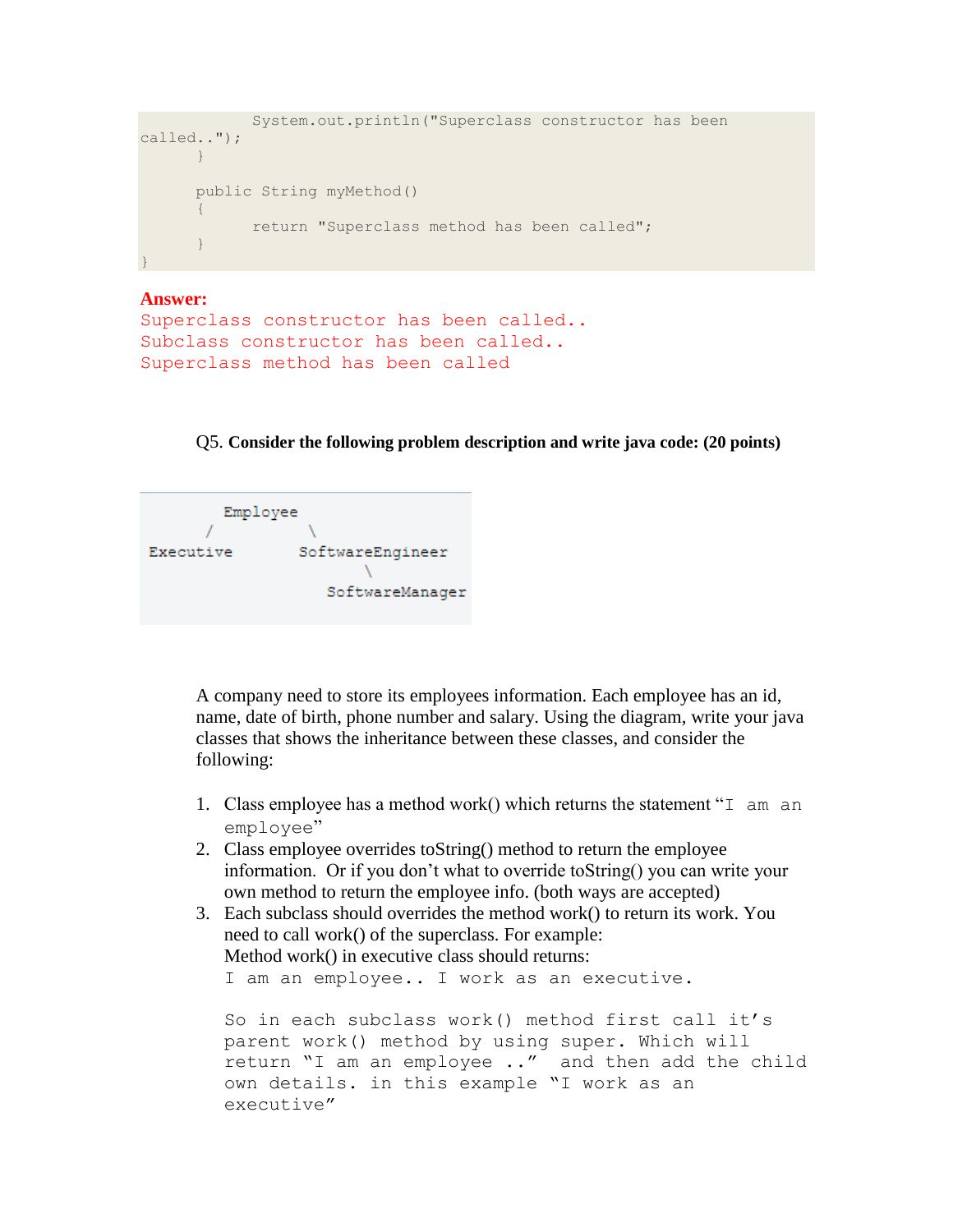4. Implement the main class Company which constructs objects from the 3 subclasses, and test all of their methods.

Sample Run will result in:

I am an employee.. I work as an executive. My ID is: 1234567890 My Name is: John Smith My Date of Birth is: 1-1-1981 My phone is: 555-555-12345 My Salary is: 10,000

I am an employee.. I work as a Software Engineer. My ID is: 0987654321 My Name is: Jane Doe My Date of Birth is: 1-1-1988 My phone is: 555-555-12345 My Salary is: 11,000

I am an employee.. I work as a Software Manager. My ID is: 9988776655 My Name is: Joe Green My Date of Birth is: 1-1-1978 My phone is: 555-555-12345 My Salary is: 11,100

#### **Answer:**

This is my version of simplified answer for this program. I think some answer like this can be accepted from students, but it should include the "grand son child" SoftwareManager.

```
public class Ch10Company {
      public static void main(String[] args) {
            Executive exc = new Executive(123456789, "John Smith", 
12000.00);
            SoftwareEng eng = new SoftwareEng(987654321, "Jane Doe", 
10000.00);
            exc.work();
            System.out.println( exc.getInfo() );
            eng.work();
```